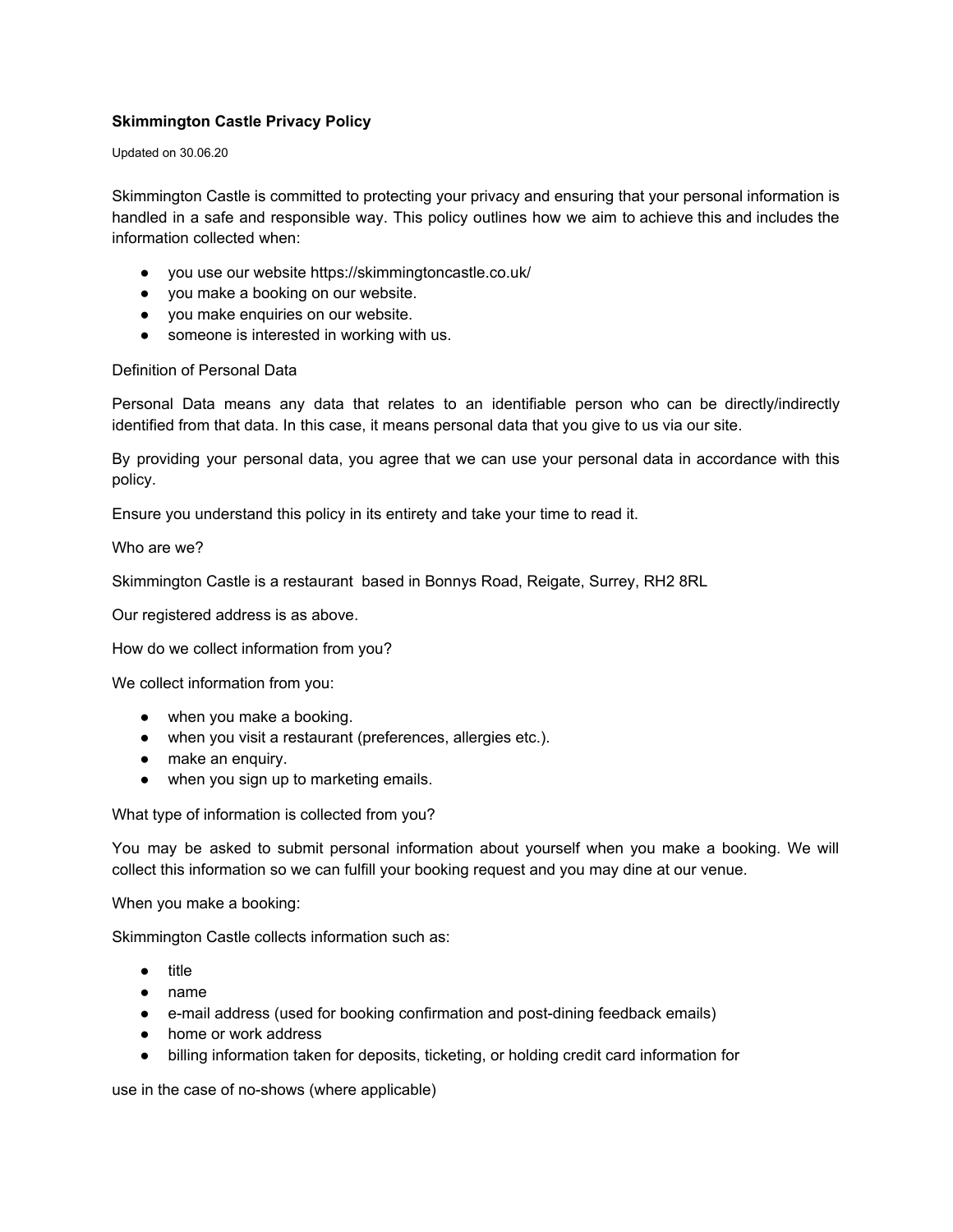- telephone number
- company name
- dietary requests
- marketing preferences (whether you opt-in or opt-out)

When you dine at Skimmington Castle:

- marketing responses (where applicable)
- survey responses
- current and past restaurant reservation details

## When you access our sites:

There is "Device Information" about your computer hardware and software that is automatically collected by Skimmington Castle. This information can include:

- device type (e.g. mobile, computer, laptop, tablet)
- cookies
- operating system
- IP address
- browser type
- browser information (e.g., type, language, and history)
- domain names
- access times
- settings
- referring website addresses
- other data about your device to provide the services as otherwise described in this policy.

# Location information:

If you use our website, we may receive your generic location (such as city or neighbourhood).

# Careers:

You may submit your CV if you're interested in working for us to info@skimmingtoncastle.co.uk. This information may include:

- personal details
- employment details
- education
- salary history
- other relevant details

We will use this information to assess your application. We may also keep it in our records for future reference. Please get in contact if you would no longer like us to hold your records at info@skimmingtoncastle.co.uk

# How is your information used?

Our use of your personal data will always have a lawful basis, either because it is necessary to complete a booking, because you have consented to our use of your personal data (e.g. by subscribing to emails), or because it is in our legitimate interests.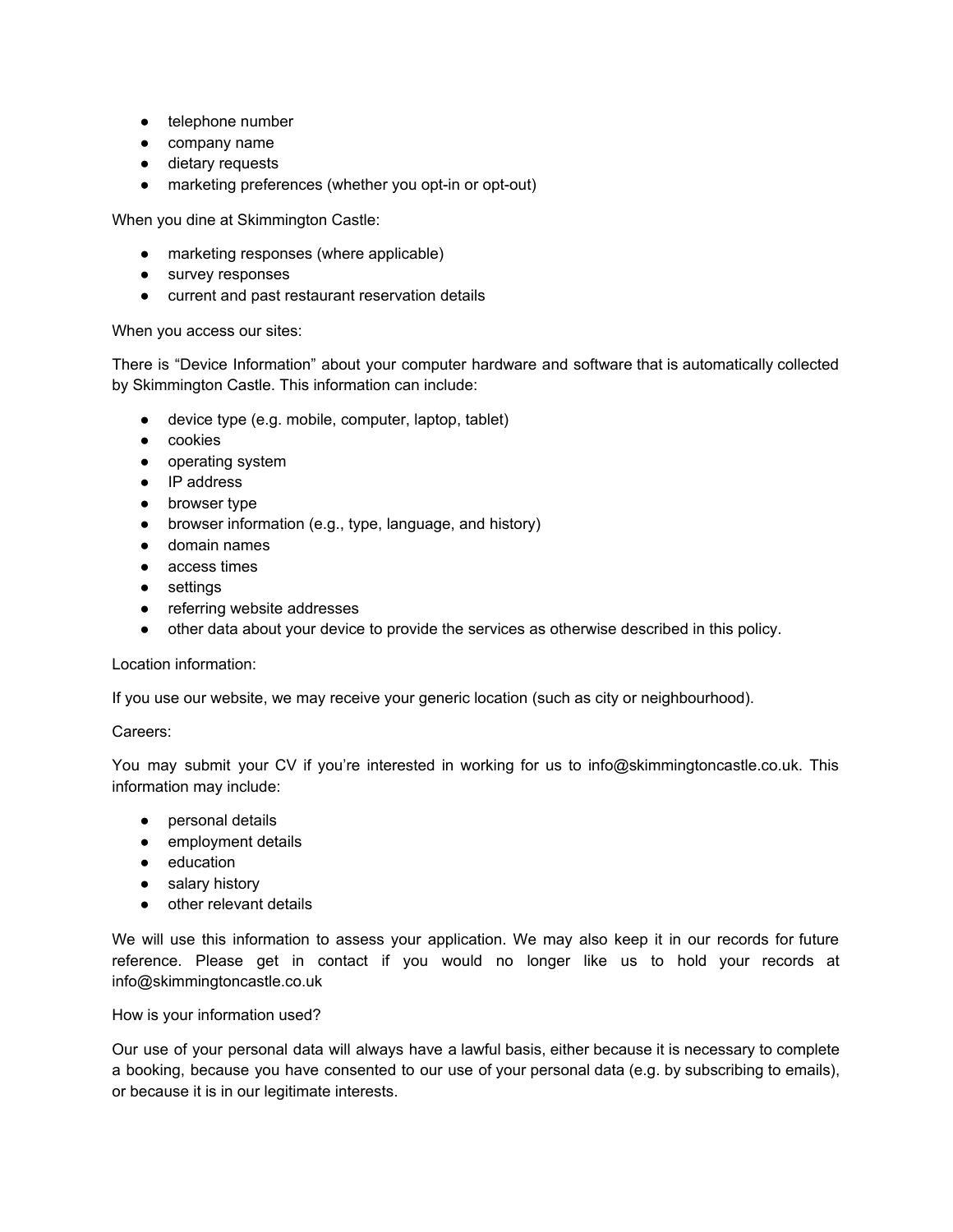We require the information outlined in the previous section to understand your needs and provide you with a better service, and in particular for the following reasons:

- Internal record keeping.
- Send you service emails (booking confirmation and post-dining feedback).
- Improve our products and services.
- Send marketing communications if you have opted in to receive them.
- We may use the information to customise the website according to your interests.

## Who has access to your information?

We will not sell, distribute, or lease your personal information to third parties. Any personal information we request from you will be safeguarded under current legislation.

We will only share your information with companies if necessary to deliver services on our behalf. For example service providers (e.g. KuulEats for the provision of online bookings and the restaurant management system that Skimmington Castle uses), third-party payment processors, and other third parties to provide our Sites and fulfil your requests, and as otherwise consented to by you or as permitted by applicable law.

Third parties (including KuulEats) whose content appears on our Site may use third-party Cookies, as detailed below. Please refer to 'Use of Cookies' for more information on controlling Cookies. Please note that we do not control the activities of such third parties, nor the data they collect and use and advise you to check the privacy policies of any such third parties.

You may choose to restrict the collection or use of your personal information at any point. Please refer to the Your Choices section of this Privacy Policy for details.

How and where do we store data?

We only keep your personal data for as long as we have your permission to keep it.

For reservations taken through KuulEats software, your data will only be stored in the UK.

#### Profiling

We may analyse your personal information to create a profile of your interests and preferences so that we can contact you with information relevant to you. We may make use of additional information about you when it is available from external sources to help us do this effectively.

## Your choices

We will not contact you for marketing purposes by email, phone or text message unless you have given your prior consent. We will not pass your details to any third parties for marketing purposes unless you have expressly permitted us to. Furthermore, you can change your marketing preferences at any time by contacting us by email at info@skimmingtoncastle.co.uk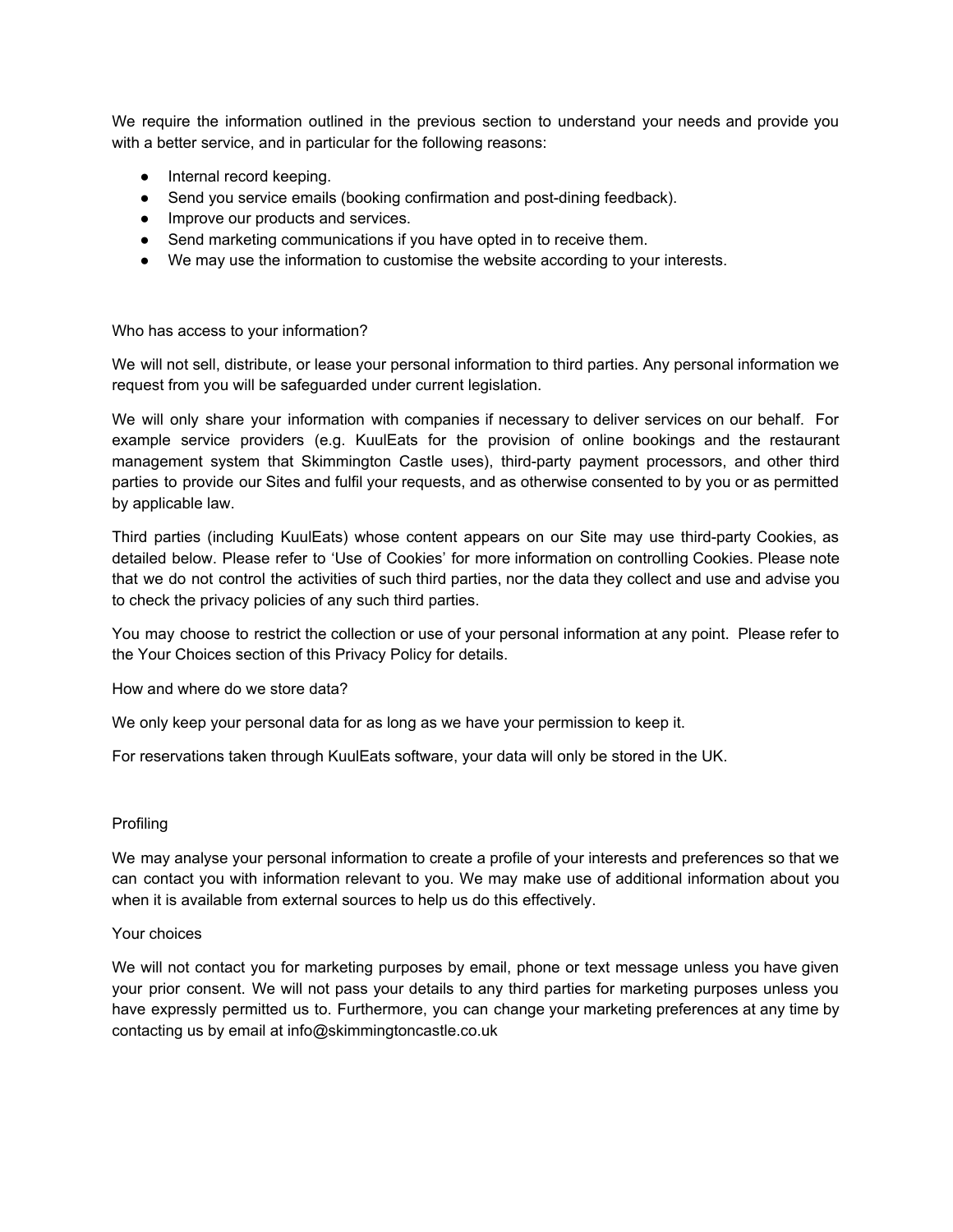You have a right to request a copy of the personal information that Skimmington Castle holds about you and have any inaccuracies corrected. Any such requests should be made to this email address: info@skimmingtoncastle.co.uk

You have the right to withdraw your consent to us using your personal data at any time, and to request that we delete it.

## **Security**

Data security is very important to us, and to protect your data we have taken suitable measures to safeguard and secure data collected through our Site.

## Use of 'cookies'

Like many other websites, we use cookies. We use them to help you personalise your online experience.

A cookie is a text file that is placed on your hard disk by a web page server which allows the website to recognise you when you visit. Cookies only collect data about browsing actions and patterns, and do not identify you as an individual.

We use cookies for the following purposes

- Authentication, personalisation and security: cookies help us verify your account and device and determine when you log in, so we can make it easier for you to access the services and provide the appropriate experiences and features. We also use cookies to help prevent fraudulent use of login credentials.
- Performance and analytics: cookies help us analyse how the services are being accessed and used, and enable us to track the performance of the services. For example, we use cookies to determine if you viewed a page or opened an email. This helps us provide you with information that you find interesting. We also use cookies to provide insights regarding your End Users and your sites' performance, such as page views, conversion rates, device information, visitor IP addresses, and referral sites.
- Third Parties: Third Party services may use cookies to help you sign into their services from our services. We also may use third-party cookies, such as Google Analytics, to assist with analysing performance. Any third party cookie usage is governed by the privacy policy of the third party placing the cookie.
- Opting Out: You can set your browser to not accept cookies, but this may limit your ability to use the services.

Our Site may contain links to other websites. Please note that we have no control over how your data is collected, stored, or used by other websites and we advise you to check the privacy policies of any such websites before providing any data to them.

#### What happens if our business changes hands?

We may, from time to time, expand or reduce our business and this may involve the sale and/or the transfer of control of all or part of our business. Any personal data that you have provided will, where it is relevant to any part of our business that is being transferred, be transferred along with that part. The new owner or newly controlling party will, under the terms of this Privacy Policy, be permitted to use that data only for the same purposes for which it was originally collected by us.